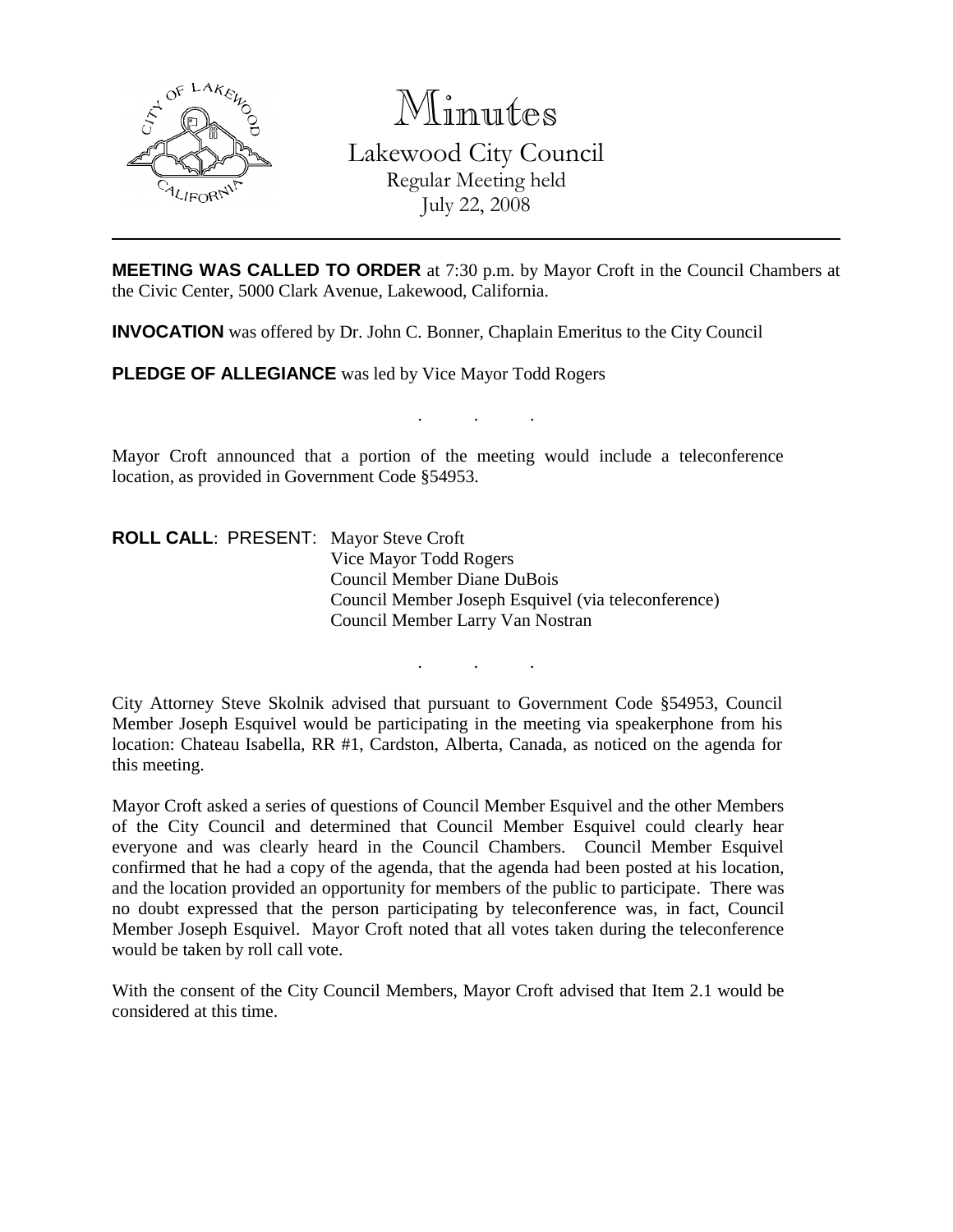# **2.1 • RESOLUTIONS PERTAINING TO THE SUBMISSION OF A BALLOT MEASURE**

The City Attorney stated that a Utility Users Tax had been initiated in 1992 and ratified by voters in 1997. He advised that changes in Federal law and court decisions had put the collection of the telecommunications portion of the UUT in extreme jeopardy. It was the recommendation of staff that the City Council adopt the proposed resolutions calling a special election to place an updated UUT before voters at the November 4, 2008 general election.

Administrative Services Director Diane Perkin stated that the Utility Users Tax was the sixth largest revenue for the City, accounting for eight percent of general fund revenues. She reported that the telecommunications portion of the UUT was approximately \$1.3 million, or 40% of the total UUT collected. She advised that unlike funding dependent on State or Federal sources, the UUT funds were a stable source of revenue whose loss would have a significant impact on the City, especially in light of the State's current budget problems.

Vice Mayor Rogers pointed out that the Utility Users Tax was an existing revenue source and not a newly proposed tax.

VICE MAYOR ROGERS MOVED AND COUNCIL MEMBER VAN NOSTRAN SECONDED TO ADOPT RESOLUTIONS NO. 2008-57, NO. 2008-58, NO. 2008-59 AND NO. 2008-60.

RESOLUTION NO. 2008-57; A RESOLUTION OF THE CITY COUNCIL OF THE CITY OF LAKEWOOD, CALIFORNIA, CALLING AND GIVING NOTICE OF THE HOLDING OF A SPECIAL MUNICIPAL ELECTION TO BE HELD IN SAID CITY ON TUESDAY, NOVEMBER 4, 2008, FOR THE SUBMISSION TO THE VOTERS A PROPOSED ORDINANCE, AND DECLARING THE EXISTENCE OF A FISCAL EMERGENCY NECESSITATING SUCH ACTION

RESOLUTION NO. 2008-58; A RESOLUTION OF THE CITY COUNCIL OF THE CITY OF LAKEWOOD, CALIFORNIA, REQUESTING THE BOARD OF SUPERVISORS OF THE COUNTY OF LOS ANGELES TO CONSOLIDATE A SPECIAL MUNICIPAL ELECTION TO BE HELD ON NOVEMBER 4, 2008, WITH THE STATEWIDE GENERAL ELECTION TO BE HELD ON THE DATE PURSUANT TO §10403 OF THE ELECTIONS CODE

RESOLUTION NO. 2008-59; A RESOLUTION OF THE CITY COUNCIL OF THE CITY OF LAKEWOOD, CALIFORNIA, SETTING PRIORITIES FOR FILING A WRITTEN ARGUMENT REGARDING A CITY MEASURE AND DIRECTING THE CITY ATTORNEY TO PREPARE AN IMPARTIAL ANALYSIS

RESOLUTION NO. 2008-60; A RESOLUTION OF THE CITY COUNCIL OF THE CITY OF LAKEWOOD, CALIFORNIA, PROVIDING FOR THE FILING OF REBUTTAL ARGUMENTS FOR CITY MEASURES SUBMITTED AT MUNICIPAL ELECTIONS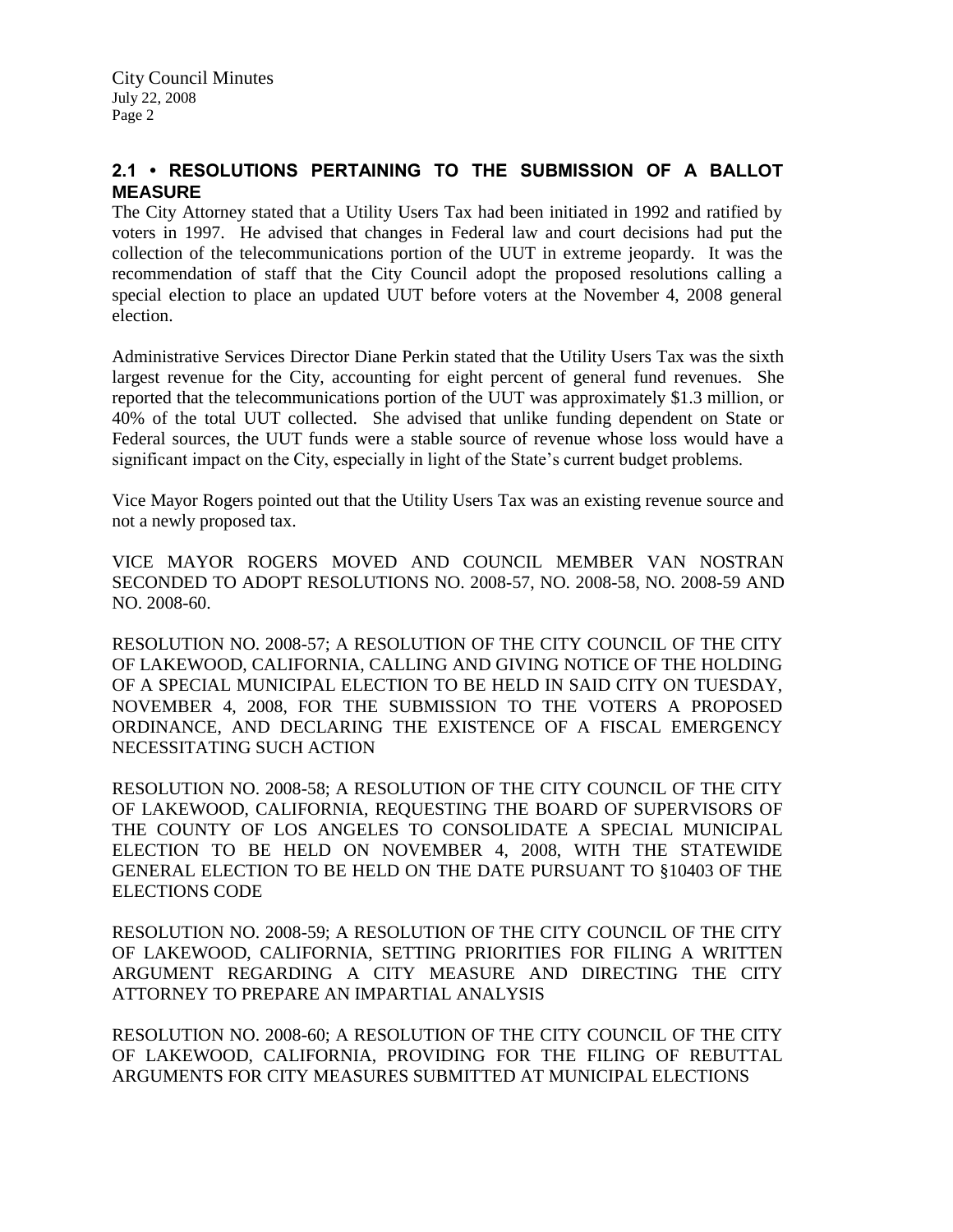## **2.1 • RESOLUTIONS PERTAINING TO THE SUBMISSION OF A BALLOT MEASURE** - Continued

Alan Gafford stated the City Council should look for other ways to generate revenue.

Vice Mayor Rogers reiterated that the telecommunications portion of the UUT provided about \$1.3 million per year in funding that could not be grabbed by the State like most of the City's other revenue sources. He stated that these funds were critical to maintain Lakewood's core values.

Council Member DuBois stated that adjustments had already been made to the City's budget in anticipation of funding sources being taken away by the State.

Mayor Croft concurred with his colleagues and stated that every City budget was carefully scrutinized to ensure that funds were carefully spent. He noted that loss of this funding could have a dramatic impact on the community's quality of life.

UPON ROLL CALL VOTE, THE MOTION WAS APPROVED:

AYES: COUNCIL MEMBERS: Esquivel, DuBois, Rogers, Van Nostran and Croft NAYS: COUNCIL MEMBERS: None

At 7:44 p.m., Mayor Croft thanked Council Member Esquivel for his participation and announced that the teleconference portion of the meeting was concluded.

. . .

### **ANNOUNCEMENTS AND PRESENTATIONS:**

Mayor Croft announced that an agreement had been reached regarding the "monster pole" located on Palo Verde Avenue at Centralia Street. As a result of the City working with the residents and the Southern California Edison Co., Edison had agreed to remove the pole and replace it with a smaller pole located closer to the corner.

Mayor Croft also thanked the City staff for their efforts on the Civic Center Block Party.

#### **ROUTINE ITEMS:**

COUNCIL MEMBER VAN NOSTRAN MOVED AND COUNCIL MEMBER DUBOIS SECONDED TO APPROVE ROUTINE ITEMS 1 THROUGH 13.

. . .

- RI-1 Approval of Minutes of the Meetings held June 10, June 24, and July 8, 2008
- RI-2 Approval of Personnel Transactions
- RI-3 Approval of Registers of Demands
- RI-4 Approval of Meeting Reports and Authorizations Pursuant to AB1234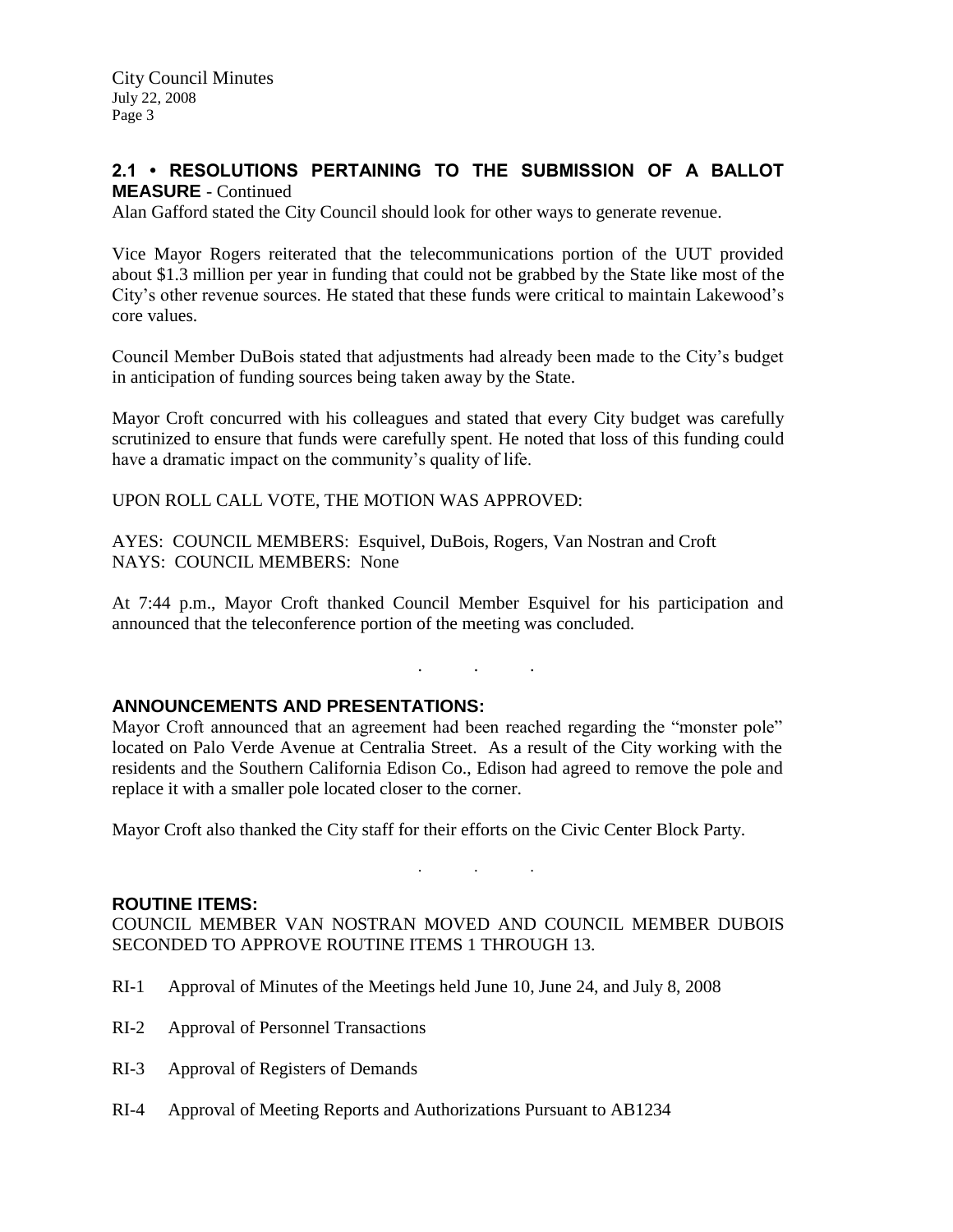#### **ROUTINE ITEMS:** Continued

RI-5 RESOLUTION NO. 2008-43; A RESOLUTION OF THE CITY COUNCIL OF THE CITY OF LAKEWOOD AUTHORIZING THE DESTRUCTION OF CERTAIN PUBLIC RECORDS OF THE DEPARTMENT OF ADMINISTRATION MORE THAN TWO YEARS OLD

RESOLUTION NO. 2008-44; A RESOLUTION OF THE CITY COUNCIL OF THE CITY OF LAKEWOOD AUTHORIZING THE DESTRUCTION OF CERTAIN PUBLIC RECORDS OF THE DEPARTMENT OF ADMINISTRATION MORE THAN TWO YEARS OLD

RESOLUTION NO. 2008-45; A RESOLUTION OF THE CITY COUNCIL OF THE CITY OF LAKEWOOD AUTHORIZING THE DESTRUCTION OF CERTAIN PUBLIC RECORDS OF THE DEPARTMENT OF ADMINISTRATIVE SERVICES MORE THAN TWO YEARS OLD

RESOLUTION NO. 2008-46; A RESOLUTION OF THE CITY COUNCIL OF THE CITY OF LAKEWOOD AUTHORIZING THE DESTRUCTION OF CERTAIN PUBLIC RECORDS OF THE DEPARTMENT OF CITY CLERK MORE THAN TWO YEARS OLD

RESOLUTION NO. 2008-47; A RESOLUTION OF THE CITY COUNCIL OF THE CITY OF LAKEWOOD AUTHORIZING THE DESTRUCTION OF CERTAIN PUBLIC RECORDS OF THE DEPARTMENT OF COMMUNITY DEVELOPMENT MORE THAN TWO YEARS OLD

RESOLUTION NO. 2008-48; A RESOLUTION OF THE CITY COUNCIL OF THE CITY OF LAKEWOOD AUTHORIZING THE DESTRUCTION OF CERTAIN PUBLIC RECORDS OF THE DEPARTMENT OF PERSONNEL MORE THAN TWO YEARS OLD

RESOLUTION NO. 2008-49; A RESOLUTION OF THE CITY COUNCIL OF THE CITY OF LAKEWOOD AUTHORIZING THE DESTRUCTION OF CERTAIN PUBLIC RECORDS OF THE DEPARTMENT OF PUBLIC WORKS MORE THAN TWO YEARS OLD

RESOLUTION NO. 2008-50; A RESOLUTION OF THE CITY COUNCIL OF THE CITY OF LAKEWOOD AUTHORIZING THE DESTRUCTION OF CERTAIN PUBLIC RECORDS OF THE DEPARTMENT OF RECREATION AND COMMUNITY SERVICES MORE THAN TWO YEARS OLD

RESOLUTION NO. 2008-51; A RESOLUTION OF THE CITY COUNCIL OF THE CITY OF LAKEWOOD AUTHORIZING THE DESTRUCTION OF CERTAIN PUBLIC RECORDS OF THE DEPARTMENT OF WATER RESOURCES MORE THAN TWO YEARS OLD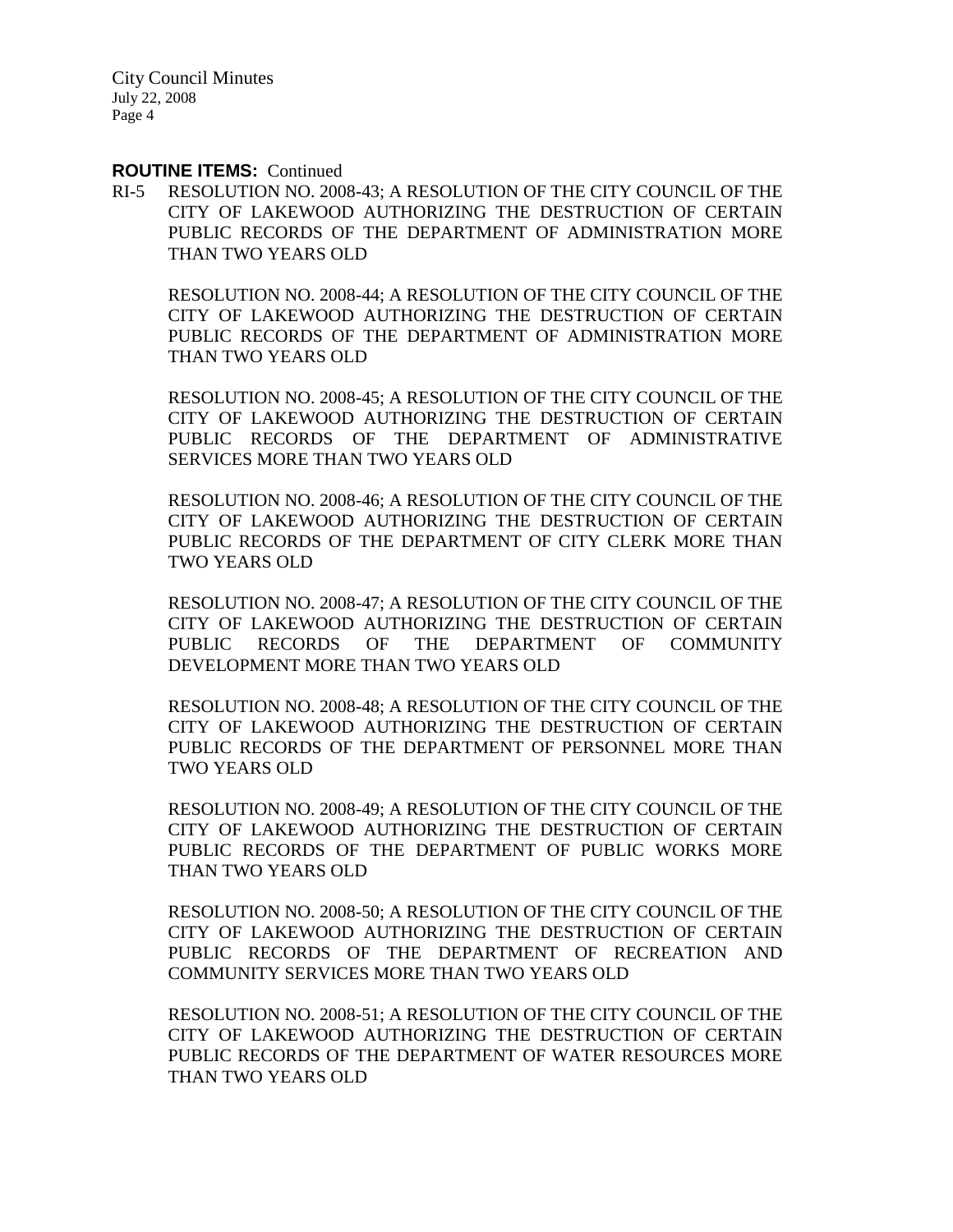#### **ROUTINE ITEMS:** Continued

- RI-6 Approval of Monthly Investment Transactions
- RI-7 Approval of Quarterly Schedule of Investments
- RI-8 Approval of Acquisition of Water Rights from Nuzum and McLaren
- RI-9 RESOLUTION NO. 2008-52; A RESOLUTION OF THE CITY COUNCIL OF THE CITY OF LAKEWOOD APPROVING AND ADOPTING THE DOCUMENTS AND PROCEDURES FOR THE PRE-QUALIFICATION FOR GENERAL CONTRACTOR SERVICES FOR THE LAKEWOOD MAE BOYAR PARK ACTIVITY BUILDING REPLACEMENT PROJECT
- RI-10 Approval of Encroachment Permit for 5407 Premiere Avenue
- RI-11 RESOLUTION NO. 2008-53; A RESOLUTION OF THE CITY COUNCIL OF THE CITY OF LAKEWOOD ESTABLISHING A PHYSICALLY HANDICAPPED PERSONS DESIGNATED PARKING SPACE ON THE EAST SIDE OF CLARK AVENUE WITHIN THE CITY OF LAKEWOOD
- RI-12 RESOLUTION NO. 2008-54; A RESOLUTION OF THE CITY COUNCIL OF THE CITY OF LAKEWOOD AUTHORIZING AN INCREASE IN THE ADMINISTRATIVE FEE FOR RELEASE OF IMMOBILIZED OR IMPOUNDED **VEHICLES**
- RI-13 Authorization for Sole Source Purchase of Picnic Shelters for Del Valle Park

UPON ROLL CALL VOTE, THE MOTION WAS APPROVED:

AYES: COUNCIL MEMBERS: DuBois, Rogers, Van Nostran and Croft NAYS: COUNCIL MEMBERS: None ABSENT: COUNCIL MEMBERS: Esquivel

# **1.1 • REPORT OF DELINQUENT FEES FOR GARBAGE, WASTE AND REFUSE COLLECTION AND DISPOSAL**

. . .

The Director of Administrative Services made a presentation based on the report in the agenda and stated that 395 notices had been mailed to property owners with delinquent refuse collection accounts, and that as of close of business today, 247 remained unpaid. It was the recommendation of staff that the City Council adopt Resolution No. 2008-55 confirming the report of Delinquent Fees and Charges.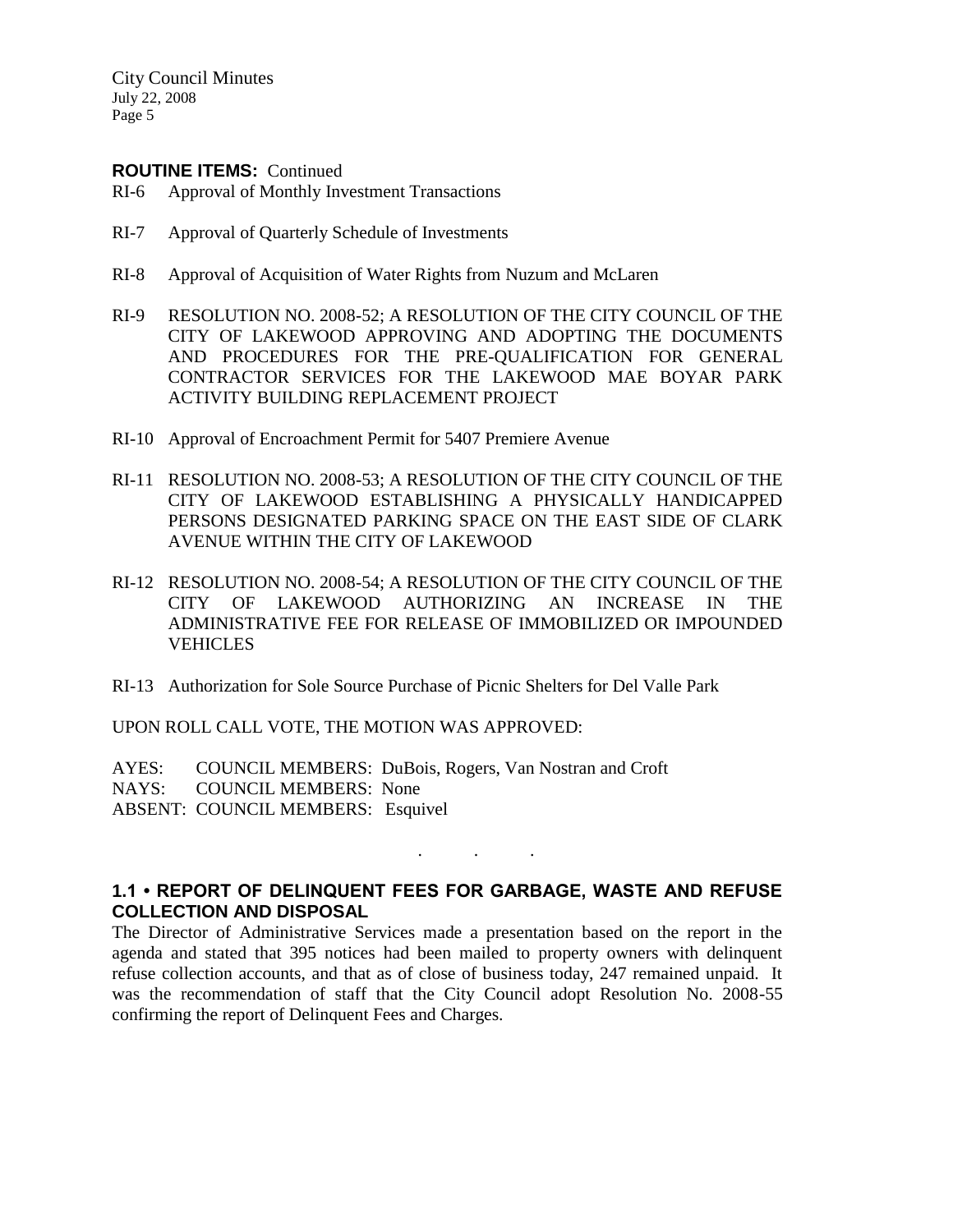### **1.1 • REPORT OF DELINQUENT FEES FOR GARBAGE, WASTE AND REFUSE COLLECTION AND DISPOSAL** – Continued

RESOLUTION NO. 2008-55; A RESOLUTION OF THE CITY COUNCIL OF THE CITY OF LAKEWOOD CONFIRMING THE REPORT OF DELINQUENT FEES AND CHARGES FOR GARBAGE, WASTE AND REFUSE COLLECTION AND DISPOSAL WITHIN THE CITY OF LAKEWOOD, COUNTY OF LOS ANGELES, STATE OF CALIFORNIA, MAY 31, 2008

Responding to a question from Council Member Van Nostran, Ms. Perkin confirmed that payments would still be accepted until the report was filed at the end of the month.

Mayor Croft opened the public hearing at 7:49 p.m. and called for anyone in the audience wishing to address the City Council on this matter. There was no response.

VICE MAYOR ROGERS MOVED AND COUNCIL MEMBER DUBOIS SECONDED TO CLOSE THE PUBLIC HEARING AND ADOPT RESOLUTION NO. 2008-55. UPON ROLL CALL VOTE, THE MOTION WAS APPROVED:

AYES: COUNCIL MEMBERS: DuBois, Rogers, Van Nostran and Croft NAYS: COUNCIL MEMBERS: None ABSENT: COUNCIL MEMBERS: Esquivel

# **1.2 • TENTATIVE TRACT NO. 65518 FOR A 9-UNIT CONDOMINIUM DEVELOPMENT LOCATED AT 11342 215TH STREET AND RELATED ENVIRONMENTAL ASSESSMENT**

. . .

Community Development Director Jack Gonsalves displayed slides and made a presentation based on the memo contained in the agenda. He stated an application had been filed requesting approval of Tentative Tract No. 65518 for a nine unit condominium project located at 11342 215th Street. He noted that an 18-foot road dedication would be required for the proposed project. He briefly reviewed the elements of the project and stated that it was categorically exempt under the California Environmental Quality Act. It was the recommendation of the Planning and Environment Commission that the City Council approve Tentative Tract No. 65518.

### RESOLUTION NO. 2008-56; A RESOLUTION OF THE CITY COUNCIL OF THE CITY OF LAKEWOOD APPROVING TENTATIVE TRACT MAP NO. 65518

In response to a question from Council Member Van Nostran, Mr. Gonsalves stated that the semi-subterranean parking areas would have a sump pump to prevent flooding in the event of a severe storm.

Council Member DuBois inquired about the time period for completion of the project. Mr. Gonsalves stated that normally, the applicant would have two years before the expiration of the tentative map, but that due to the housing crisis, the Governor was supporting legislation that would provide the applicant with an additional two-year extension.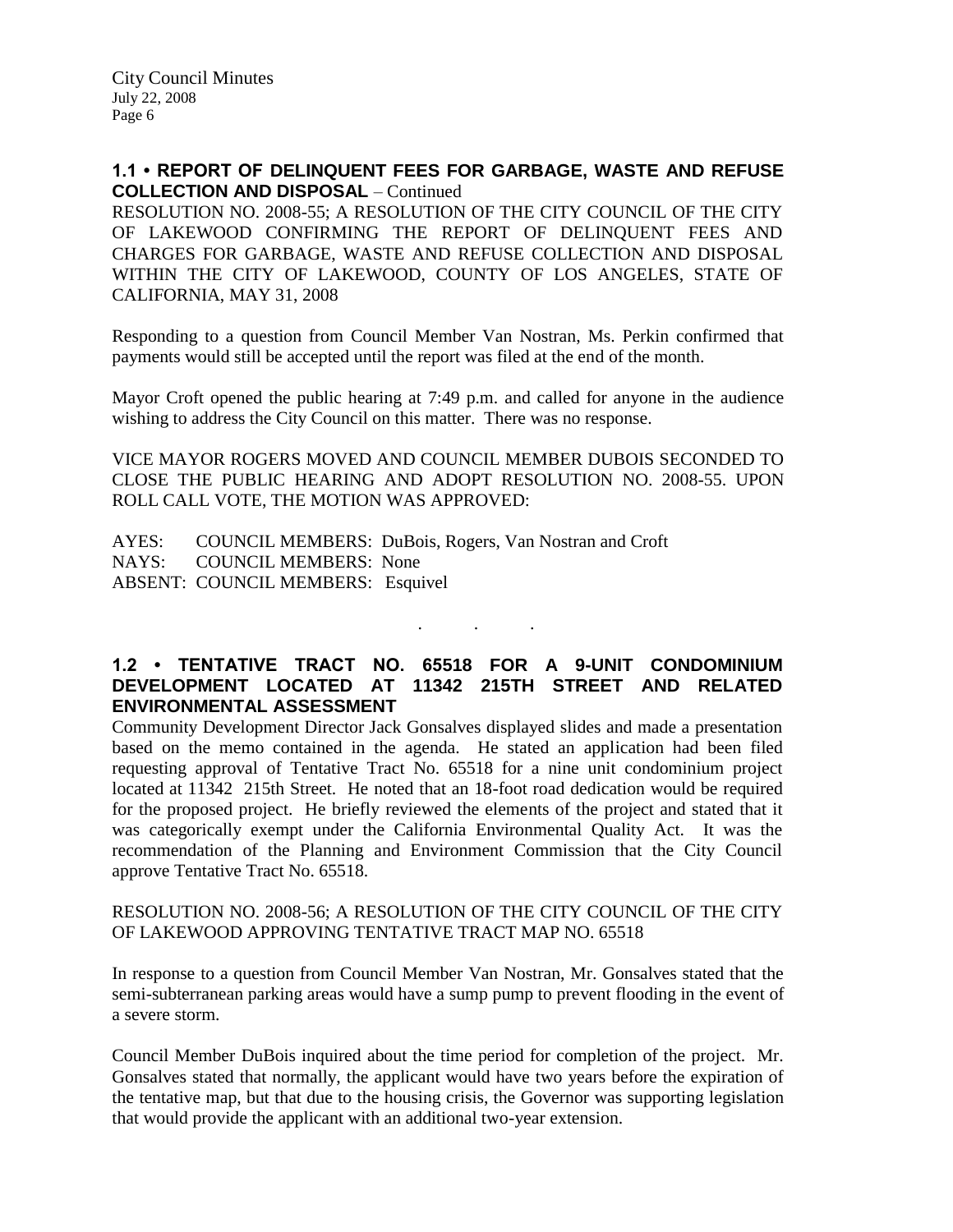### **1.2 • TENTATIVE TRACT NO. 65518** – Continued

Mayor Croft opened the public hearing at 8:00 p.m. and called for anyone in the audience wishing to address the City Council on this matter. There was no response.

COUNCIL MEMBER DUBOIS MOVED AND VICE MAYOR ROGERS SECONDED TO CLOSE THE PUBLIC HEARING AND APPROVE THE TENTATIVE TRACT MAP BY ADOPTING RESOLUTION NO. 2008-56. UPON ROLL CALL VOTE, THE MOTION WAS APPROVED:

AYES: COUNCIL MEMBERS: DuBois, Rogers, Van Nostran and Croft NAYS: COUNCIL MEMBERS: None ABSENT: COUNCIL MEMBERS: Esquivel

### **1.3 • MINOR'S ACCOUNTABILITY DURING SCHOOL HOURS**

The City Attorney gave a brief report based on the memo in the agenda and stated that Lakewood Sheriff's Station deputies had requested an amendment to the present Municipal Code pertaining to minor's accountability during school hours to be more reflective of current actual hours in the local school districts.

. . .

ORDINANCE NO. 2008-4; AN ORDINANCE OF THE CITY COUNCIL OF THE CITY OF LAKEWOOD AMENDING SECTION 4251.1 OF THE LAKEWOOD MUNICIPAL CODE REGARDING MINOR'S ACCOUNTABILITY DURING SCHOOL HOURS

Mayor Croft opened the public hearing at 8:03 p.m. and called for anyone in the audience wishing to address the City Council on this matter. There was no response.

VICE MAYOR ROGERS MOVED AND COUNCIL MEMBER VAN NOSTRAN SECONDED TO INTRODUCE ORDINANCE NO. 2008-4. UPON ROLL CALL VOTE, THE MOTION WAS APPROVED:

AYES: COUNCIL MEMBERS: DuBois, Rogers, Van Nostran and Croft NAYS: COUNCIL MEMBERS: None ABSENT: COUNCIL MEMBERS: Esquivel

### **1.4 • AMENDING THE MUNICIPAL CODE PERTAINING TO INFRACTIONS**

The City Attorney advised that the proposed amendment to the Lakewood Municipal Code would allow certain code violations to be treated as either an infraction or a misdemeanor, providing more flexibility for enforcement of violations such as night nuisance noise.

. . .

The Director of Community Development made a presentation based on the memo contained in the agenda and stated that current code violations were treated as misdemeanors, requiring a complainant to make a citizen's arrest in order for a citation to be issued. By providing the option of an infraction, a citation can be issued without a citizen's arrest. He reported that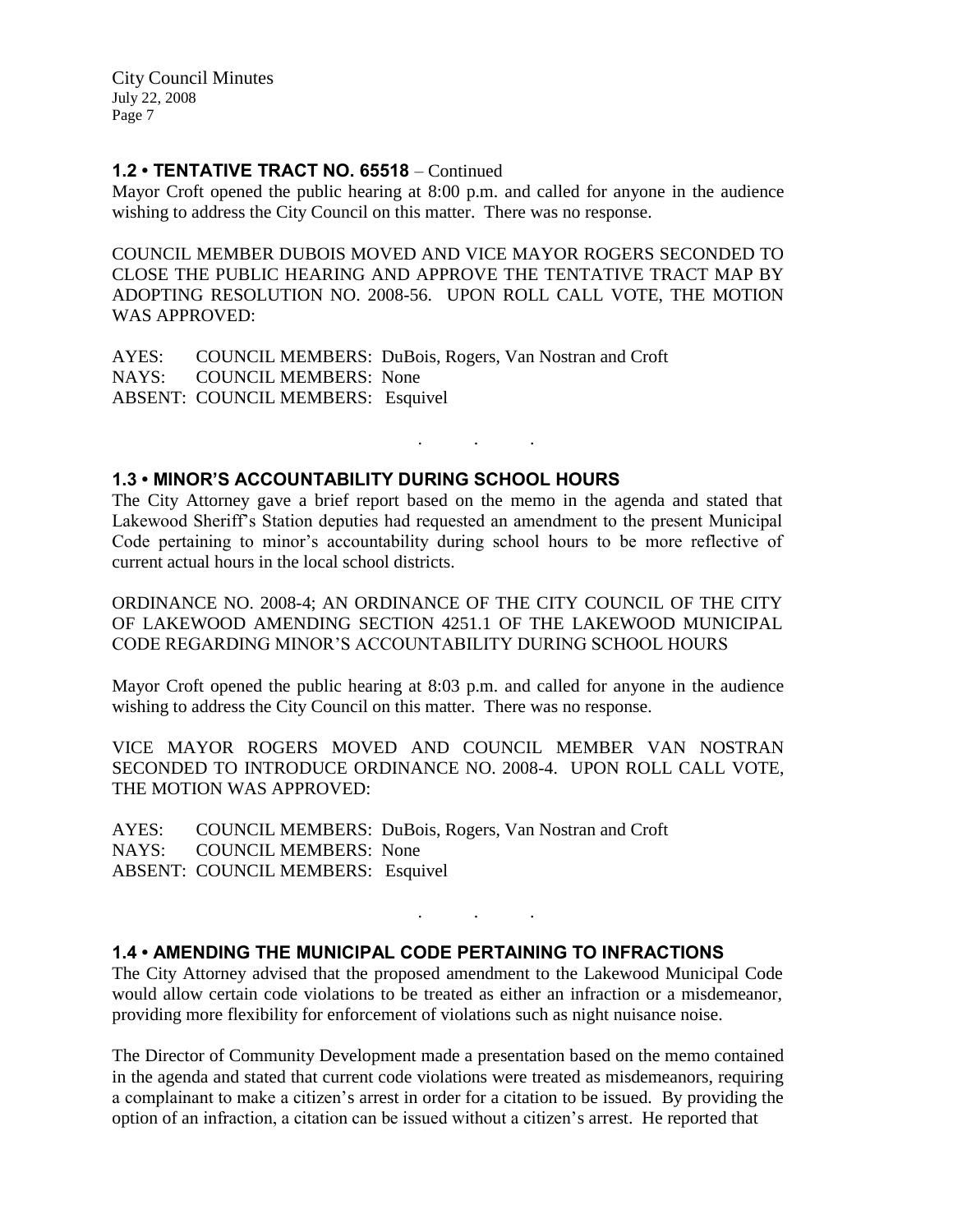### **1.4 • CODE INFRACTIONS** - Continued

the City Prosecutor had recommended several additional Code sections to be included to allow for infractions. It was the recommendation of staff that the City Council introduce Ordinance No. 2008-5.

ORDINANCE NO. 2008-5; AN ORDINANCE OF THE CITY COUNCIL OF THE CITY OF LAKEWOOD AMENDING SECTION 1205 OF THE LAKEWOOD MUNICIPAL CODE REGARDING INFRACTIONS

Responding to a question from Vice Mayor Rogers, Mr. Gonsalves stated that upon receiving a complaint regarding excessive garage sales, staff investigates to observe and track garage sale activity.

Mayor Croft opened the public hearing at 8:08 p.m. and called for anyone in the audience wishing to address the City Council on this matter. There was no response.

COUNCIL MEMBER VAN NOSTRAN MOVED AND COUNCIL MEMBER DUBOIS SECONDED TO CLOSE THE PUBLIC HEARING AND INTRODUCE ORDINANCE NO. 2008-5. UPON ROLL CALL VOTE, THE MOTION WAS APPROVED:

AYES: COUNCIL MEMBERS: DuBois, Rogers, Van Nostran and Croft NAYS: COUNCIL MEMBERS: None ABSENT: COUNCIL MEMBERS: Esquivel

# **1.5 • AWARD OF BID FOR PUBLIC WORKS PROJECT NO. 08-7, MOBILE GENERATOR CONNECTION – WATER YARD**

. . .

Public Works Director Lisa Rapp gave a brief presentation based on the memo in the agenda and stated the proposed project would install equipment and conduit to allow the connection of mobile electrical generators to power buildings at the Arbor Yard. She reported that five bids had been received and that licenses and references had been checked. It was the recommendation of staff that the City Council approve the plans, specifications and working details for the project; award a contract to the low bidder, Tamang Electric, Inc. in the amount of \$41,480; and authorize staff to approve a cumulative total of change orders not to exceed \$10,000.

Responding to a question from Council Member Van Nostran, Water Resources Director Jim Glancy stated that although the primary purpose of the mobile electrical generators was to power water well sites, this project would provide the option of powering the buildings in the Arbor Yard, allowing the Department to be fully operational in the event of a power outage during an emergency.

Mayor Croft opened the public hearing at 8:13 p.m. and called for anyone in the audience wishing to address the City Council on this matter. There was no response.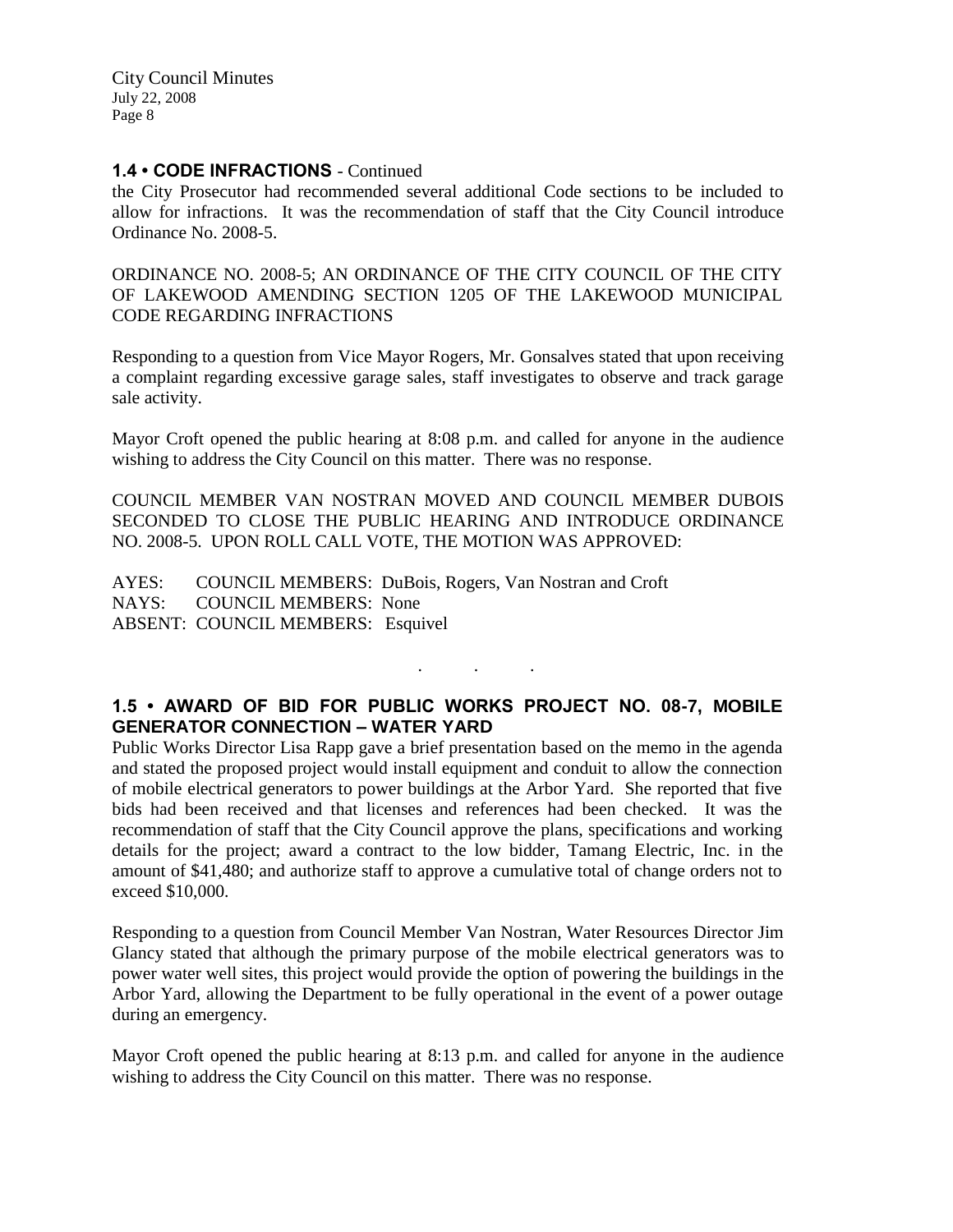**1.5 • AWARD OF BID FOR PUBLIC WORKS PROJECT NO. 08-7, MOBILE GENERATOR CONNECTION – WATER YARD** - Continued COUNCIL MEMBER DUBOIS MOVED AND VICE MAYOR ROGERS SECONDED TO APPROVE STAFF'S RECOMMENDATIONS. UPON ROLL CALL VOTE, THE MOTION WAS APPROVED:

AYES: COUNCIL MEMBERS: DuBois, Rogers, Van Nostran and Croft NAYS: COUNCIL MEMBERS: None ABSENT: COUNCIL MEMBERS: Esquivel

# **3.1 • CHANGE ORDER FOR PUBLIC WORKS PROJECT NO. 08-2, RESIDENTIAL STREET REHAB**

. . .

The Director of Public Works made a presentation based on the memo in the agenda and reported that Silvia Construction had previously been awarded a contract for residential street rehab which had included an Additive Bid Schedule that could be added through a Change Order after the beginning of the fiscal year. The additional work would include about 3.3 miles of streets in the Lakewood Gardens area of the City where water main replacement was recently completed. It was the recommendation of staff that the City Council ratify Change Order No. 2 to Public Works Project No. 08-02 with Silvia Construction, Inc., in the amount of \$496,188; appropriate \$175,000 from the General Fund to the Project Account; find that satisfactory progress has been made on the Project and approve reduction of the retention to ten percent of the first half of the contract amount; and authorize staff to approve additional change orders, as needed, not to exceed \$100,000.

Mayor Croft noted that seeing the quality of the work already completed, it was an excellent opportunity to get the additional work for the same contract prices. He stated that the condition of the City's roadways were not only setting Lakewood apart from other areas cities that had chosen to defer road maintenance, but the resurfaced streets resulted in reduced maintenance costs.

Council Member DuBois also noted the "green" aspect of the work in that recycled tire material was used to make the asphalt rubber mix.

VICE MAYOR ROGERS MOVED AND COUNCIL MEMBER VAN NOSTRAN SECONDED TO APPROVE STAFF'S RECOMMENDATIONS. UPON ROLL CALL VOTE, THE MOTION WAS APPROVED:

AYES: COUNCIL MEMBERS: DuBois, Rogers, Van Nostran and Croft NAYS: COUNCIL MEMBERS: None ABSENT: COUNCIL MEMBERS: Esquivel

. . .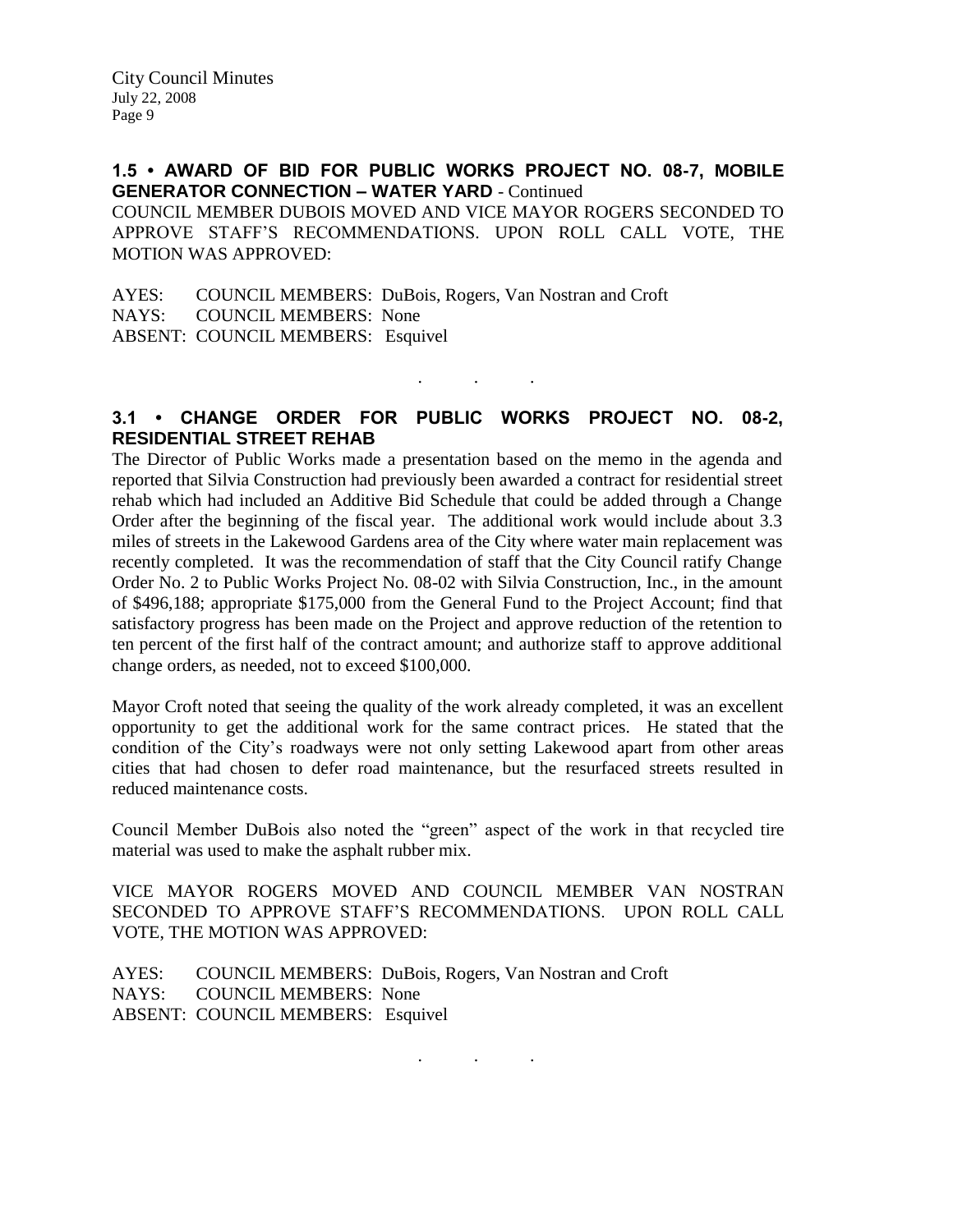# **3.2 • LEASE RENEWAL WITH LAKEWOOD CENTER FOR SAFETY CENTER**

Assistant City Manager Sandi Ruyle made a presentation based on the memo in the agenda and reported that since June 2002, the City had leased space in the Lakewood Center Mall for the Lakewood Sheriff Safety Center, a partnership venture involving the City, the Mall, and the Sheriff's Department. She noted that in addition to free safety classes offered at the Center, the space was used for Sheriff's training classes, community group meetings and fingerprinting. She concluded by stating that the current lease would expire at the end of September and that staff was recommending the City Council approve the proposed amendment to extend the lease agreement through September 30, 2011.

Council Member DuBois stated that the Safety Center was a tremendous boon to both the Mall and the community.

Council Member Van Nostran stated that the City was able to operate the Safety Center thanks to the partnership with the Mall and the reasonable rate for the space.

Alan Gafford addressed the City Council regarding the City's relationship with the Mall.

VICE MAYOR ROGERS MOVED AND COUNCIL MEMBER DUBOIS SECONDED TO APPROVE STAFF'S RECOMMENDATION. UPON ROLL CALL VOTE, THE MOTION WAS APPROVED:

AYES: COUNCIL MEMBERS: DuBois, Rogers, Van Nostran and Croft NAYS: COUNCIL MEMBERS: None ABSENT: COUNCIL MEMBERS: Esquivel

### **3.3 • ACCEPTANCE OF NOTICE OF COMPLETION FOR PUBLIC WORKS CONTRACT NO. 05-6, LAKEWOOD SHERIFF'S STATION EXPANSION PROJECT**

. . .

The Director of Public Works displayed slides and gave a report based on the memo in the agenda. She stated that although work on the Lakewood Sheriff's Station Expansion Project had been substantially completed and a grand opening held in February 2008, there had remained a number of punch list items to be completed. She advised that a good relationship had been maintained between the City, the Sheriff's Department and the contractor throughout the two-year construction project. She acknowledged the work of Senior Project Manager June Anderson, whose attention to detail had made it possible for this project to be completed on time and under budget. She reported that the County had provided funds for the project and that the City would be able to return over \$500,000 to the County upon final completion. It was the recommendation of staff that the City Council approve an amendment to the agreement with AESCO Technologies, Inc. in an amount not to exceed \$4,507.75 for final testing and inspection services; to accept the work performed by Pinner Construction Company in the final contract amount of \$17,812,167.82; and authorize the City Clerk to file a Notice of Completion for Public Works Contract No. 05-6.